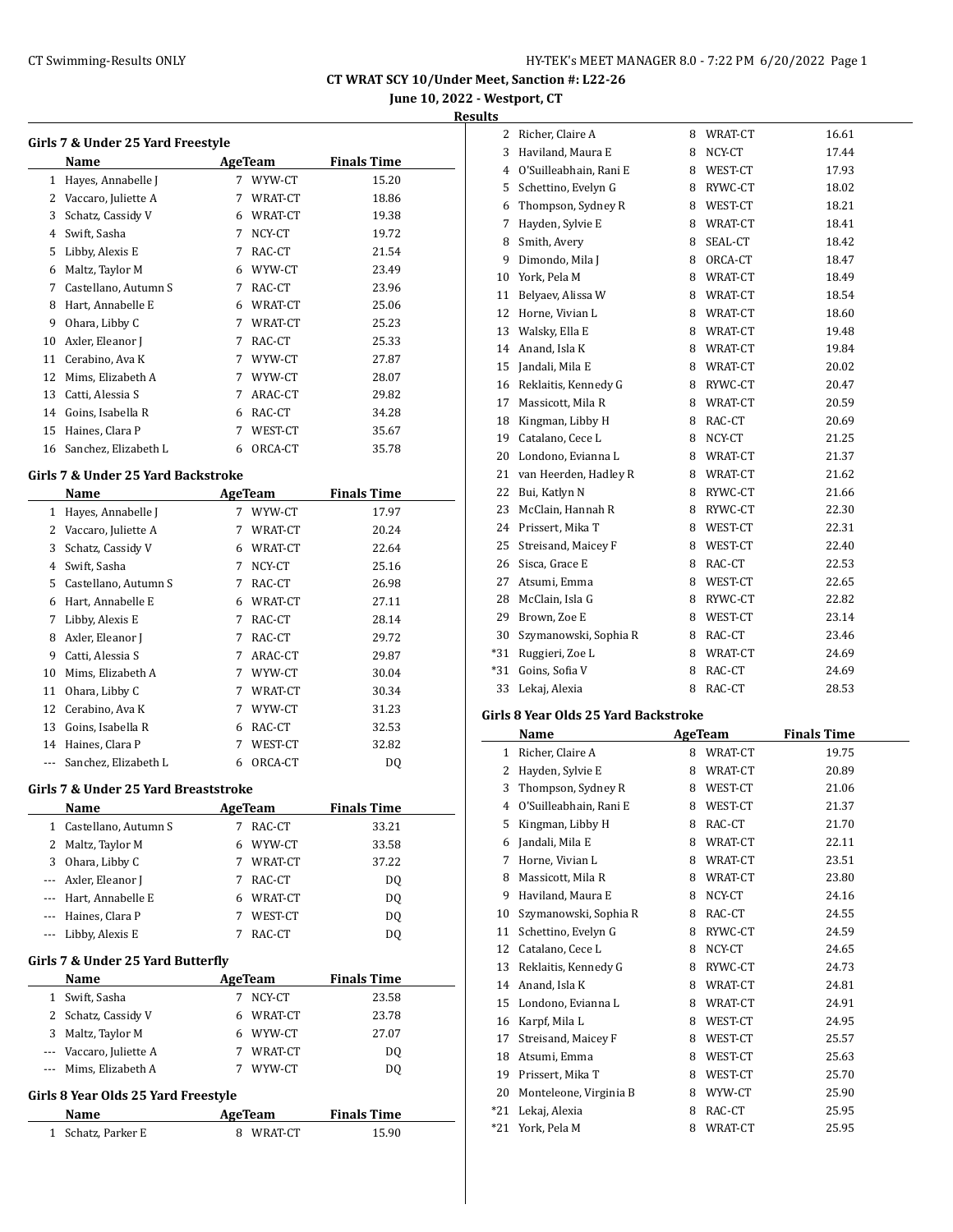## CT Swimming-Results ONLY **EXAMPLE 1999 CONCOMPTER'S MEET MANAGER 8.0 - 7:22 PM 6/20/2022** Page 2

**CT WRAT SCY 10/Under Meet, Sanction #: L22-26**

**June 10, 2022 - Westport, CT**

### **Results**

| (Girls 8 Year Olds 25 Yard Backstroke) |                       |                    |
|----------------------------------------|-----------------------|--------------------|
| Name                                   | AgeTeam               | <b>Finals Time</b> |
| *23 McClain, Hannah R                  | 8 RYWC-CT             | 26.24              |
| *23 Walsky, Ella E                     | 8 WRAT-CT             | 26.24              |
| 25 van Heerden, Hadley R               | 8 WRAT-CT             | 27.00              |
| 26 Duggjori Zoo L                      | $Q$ $M$ $D$ $AT$ $CT$ | 2701               |

|  | 26 Ruggieri, Zoe L |    | 8 WRAT-CT | 27.94 |
|--|--------------------|----|-----------|-------|
|  | 27 McClain, Isla G | 8  | RYWC-CT   | 29.28 |
|  | 28 Bui, Katlyn N   | 8. | RYWC-CT   | 29.86 |
|  | 29 Brown, Zoe E    | 8  | WEST-CT   | 30.97 |
|  | 30 Baskar, Dhaanve | 8. | WYW-CT    | 32.12 |
|  | --- Goins, Sofia V |    | RAC-CT    | DΟ    |

# **Girls 8 Year Olds 25 Yard Breaststroke**

|          | Name                   |   | <b>AgeTeam</b> | <b>Finals Time</b> |  |
|----------|------------------------|---|----------------|--------------------|--|
| 1        | Schatz, Parker E       | 8 | WRAT-CT        | 21.59              |  |
| 2        | Hayden, Sylvie E       | 8 | WRAT-CT        | 24.45              |  |
| 3        | Baranowski, Isabella E | 8 | RAC-CT         | 25.89              |  |
| 4        | Belyaev, Alissa W      | 8 | WRAT-CT        | 26.92              |  |
| 5        | Massicott. Mila R      | 8 | WRAT-CT        | 27.39              |  |
| 6        | Horne, Vivian L        | 8 | WRAT-CT        | 27.77              |  |
| 7        | Prissert, Mika T       | 8 | WEST-CT        | 28.41              |  |
| 8        | van Heerden, Hadley R  | 8 | WRAT-CT        | 28.80              |  |
| 9        | Umanski, Katerina      | 8 | RAC-CT         | 28.91              |  |
| 10       | Walsky, Ella E         | 8 | WRAT-CT        | 28.94              |  |
| 11       | Atsumi, Emma           | 8 | WEST-CT        | 30.54              |  |
| 12       | Dimondo, Mila J        | 8 | ORCA-CT        | 30.68              |  |
| 13       | Sisca, Grace E         | 8 | RAC-CT         | 31.17              |  |
| 14       | Kingman, Libby H       | 8 | RAC-CT         | 31.88              |  |
| 15       | Lekaj, Alexia          | 8 | RAC-CT         | 31.92              |  |
| 16       | Ruggieri, Zoe L        | 8 | WRAT-CT        | 33.08              |  |
| 17       | Szymanowski, Sophia R  | 8 | RAC-CT         | 36.26              |  |
| $---$    | Brown, Zoe E           | 8 | WEST-CT        | DO.                |  |
| ---      | Londono, Evianna L     | 8 | WRAT-CT        | DQ                 |  |
| $---$    | Bui, Katlyn N          | 8 | RYWC-CT        | DQ                 |  |
|          | Goins, Sofia V         | 8 | RAC-CT         | DQ                 |  |
| $\cdots$ | Karpf, Mila L          | 8 | WEST-CT        | DQ                 |  |

### **Girls 8 Year Olds 25 Yard Butterfly**

|    | Name                   |   | AgeTeam | <b>Finals Time</b> |
|----|------------------------|---|---------|--------------------|
| 1  | Thompson, Sydney R     | 8 | WEST-CT | 19.82              |
| 2  | Smith, Avery           | 8 | SEAL-CT | 20.12              |
| 3  | Richer, Claire A       | 8 | WRAT-CT | 20.60              |
| 4  | Reklaitis, Kennedy G   | 8 | RYWC-CT | 21.62              |
| 5  | Belyaev, Alissa W      | 8 | WRAT-CT | 21.75              |
| 6  | Haviland, Maura E      | 8 | NCY-CT  | 21.91              |
| 7  | York, Pela M           | 8 | WRAT-CT | 23.30              |
| 8  | Schettino, Evelyn G    | 8 | RYWC-CT | 23.75              |
| 9  | Dimondo, Mila J        | 8 | ORCA-CT | 25.15              |
| 10 | Umanski, Katerina      | 8 | RAC-CT  | 25.38              |
| 11 | Anand, Isla K          | 8 | WRAT-CT | 25.56              |
| 12 | McClain, Hannah R      | 8 | RYWC-CT | 25.58              |
| 13 | Catalano, Cece L       | 8 | NCY-CT  | 25.71              |
| 14 | Jandali, Mila E        | 8 | WRAT-CT | 28.69              |
| 15 | Hyland, Audrey I       | 8 | WYW-CT  | 28.73              |
| 16 | McClain, Isla G        | 8 | RYWC-CT | 29.81              |
| 17 | Karpf, Mila L          | 8 | WEST-CT | 30.78              |
|    | Baranowski, Isabella E | 8 | RAC-CT  | DQ                 |

|     | Girls 8 & Under 100 Yard IM<br>Name |    | AgeTeam        | <b>Finals Time</b> |
|-----|-------------------------------------|----|----------------|--------------------|
|     | 1 Bennett, Juliet K                 | 8  | NCY-CT         | 1:31.00            |
|     | 2 Smith, Avery                      | 8  | SEAL-CT        | 1:45.12            |
|     | 3 Evanchik, Emily                   |    | 8 RAC-CT       | 1:46.40            |
|     | 4 Elwart, Hanna M                   |    | 8 RAC-CT       | 1:47.11            |
|     | 5 Umanski, Katerina                 |    | 8 RAC-CT       | 1:51.14            |
|     | 6 Liu, Fiona F                      |    | 8 RAC-CT       | 1:58.66            |
|     | 7 Streisand, Maicey F               |    | 8 WEST-CT      | 2:05.52            |
|     | 8 Monteleone, Virginia B            |    | 8 WYW-CT       | 2:15.71            |
|     | --- Hyland, Audrey I                |    | 8 WYW-CT       |                    |
|     |                                     |    |                | DQ                 |
| --- | O'Suilleabhain, Rani E              |    | 8 WEST-CT      | DQ                 |
|     | Girls 9-10 100 Yard IM<br>Name      |    | <b>AgeTeam</b> | <b>Finals Time</b> |
|     | 1 Schatz, Zadie J                   |    | 10 WRAT-CT     | 1:12.17            |
|     | 2 Belyaev, Valentina Y              |    | 10 WRAT-CT     | 1:13.66            |
|     |                                     |    |                |                    |
|     | 3 Milak, Zsofia E                   |    | 10 RAC-CT      | 1:15.67            |
|     | 4 Janney, Marit K                   |    | 10 RYWC-CT     | 1:18.14            |
|     | 5 Bedard, Aubrey A                  |    | 10 WEST-CT     | 1:18.32            |
|     | 6 Mihelic, Avery L                  |    | 10 WRAT-CT     | 1:20.63            |
|     | 7 Hayes, Mimi H                     |    | 9 WYW-CT       | 1:21.86            |
|     | 8 Bieliauskaite, Marta              |    | 10 NCY-CT      | 1:22.20            |
|     | 9 Santaniello, Allison C            |    | 9 UN-CT        | 1:24.04            |
|     | 10 Hyland, Chloe J                  |    | 10 WYW-CT      | 1:25.27            |
|     | 11 McCormack, Madeleine G           |    | 10 UN-CT       | 1:25.54            |
|     | 12 Nurenberg, Sophia B              |    | 10 NCY-CT      | 1:26.34            |
|     | 13 Fraguela, Vivian E               |    | 9 RYWC-CT      | 1:27.65            |
|     | 14 Londono, Cattleya L              |    | 10 WRAT-CT     | 1:27.76            |
|     | 15 Blanco, Claudia J                |    | 9 NCY-CT       | 1:29.93            |
|     | 16 Tracey, Maddie A                 |    | 10 RAC-CT      | 1:29.99            |
|     | 17 Lan, Jade C                      |    | 10 WYW-CT      | 1:30.75            |
|     | 18 Hurtado, Violeta                 |    | 10 WYW-CT      | 1:32.92            |
|     | 19 LeCompte, Mariella C             |    | 9 RAC-CT       | 1:35.17            |
|     | 20 Lefebvre, Francesca I            |    | 10 WRAT-CT     | 1:35.73            |
|     | 21 Caes, Anya C                     |    | 10 WYW-CT      | 1:35.79            |
|     | 22 Patel, Ruhi                      |    | 10 TP-CT       | 1:36.30            |
|     | 23 Baskar, Kanira                   | 10 | WYW-CT         | 1:37.10            |
|     | 24 Ward, Amelia G                   | 9  | RAC-CT         | 1:37.30            |
| 25  | Juchem, Elisabeth H                 | 10 | RAC-CT         | 1:37.42            |
| 26  | Zgorski, Ashleigh                   | 9  | SEAL-CT        | 1:37.54            |
| 27  | Smolenack, Abby A                   |    | WYW-CT         |                    |
|     |                                     | 10 |                | 1:37.71            |
| 28  | Kovlakas, Aydan K                   | 9  | TP-CT          | 1:39.70            |
| 29  | Lopez, Maisie K                     | 9  | WYW-CT         | 1:39.89            |
| 30  | Zhai, Mia                           | 9  | RAC-CT         | 1:41.05            |
| 31  | Farrell, Paige Q                    | 9  | NCY-CT         | 1:41.23            |
| 32  | Nussbaum, Indie L                   | 10 | RAC-CT         | 1:41.50            |
| 33  | Guzzino, Audrey M                   | 9  | NCY-CT         | 1:41.72            |
| 34  | Jordan, Mary A                      | 10 | NCY-CT         | 1:41.78            |
| 35  | Wanta, Iza A                        | 10 | RAC-CT         | 1:42.28            |
| 36  | Silveri, Clare C                    | 10 | RAC-CT         | 1:44.00            |
| 37  | Fitzpatrick, Kate A                 | 9  | RAC-CT         | 1:45.11            |
| 38  | Mosteanu, Ava N                     | 10 | RAC-CT         | 1:46.01            |
| 39  | Breen, June A                       | 9  | NCY-CT         | 1:46.56            |
| 40  | Donovan, Reilly E                   | 10 | RAC-CT         | 1:46.93            |
| 41  | Westhead, Rosemary E                | 10 | NCY-CT         | 1:46.95            |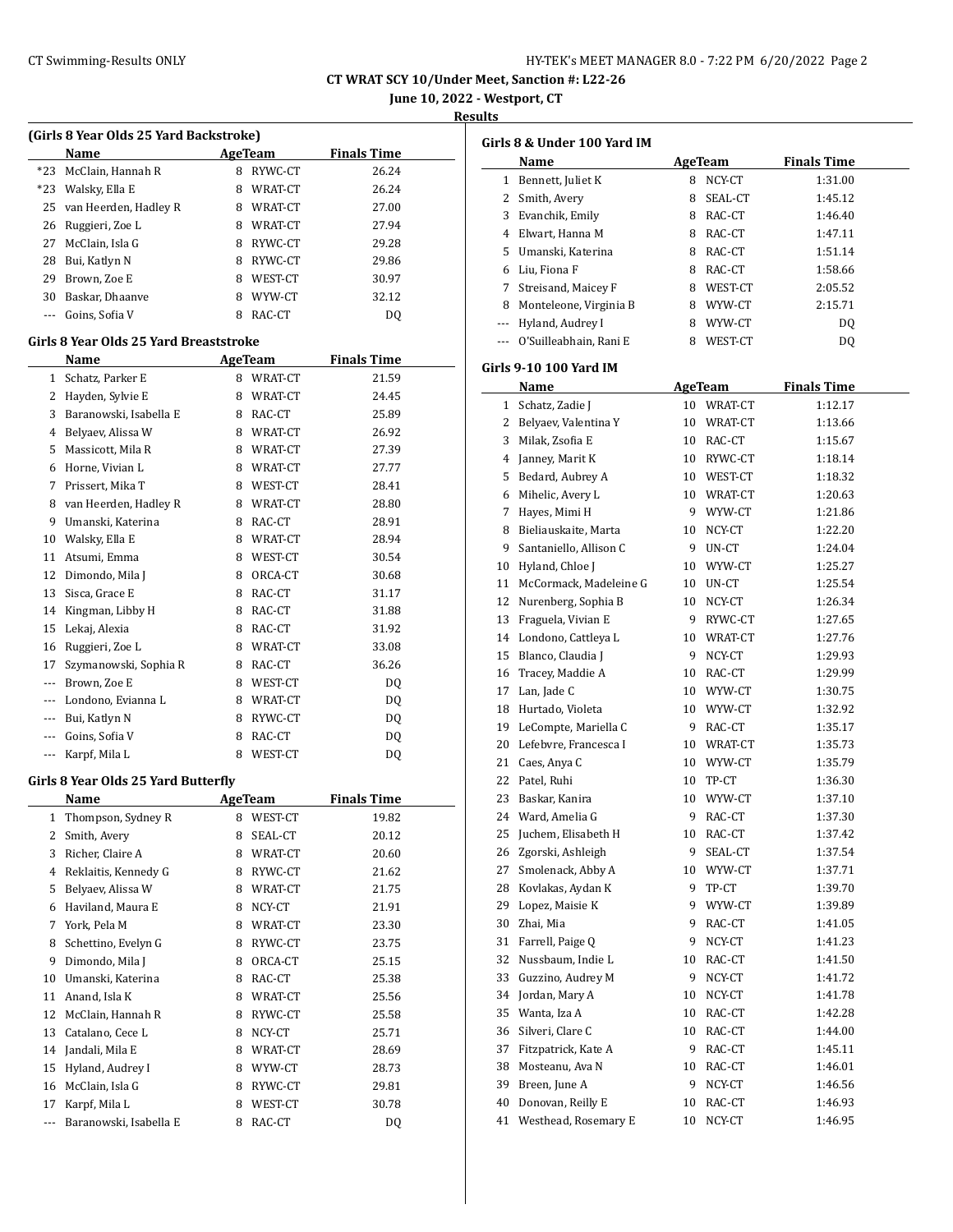**June 10, 2022 - Westport, CT**

| a.<br>ш<br>۰.<br>., |  |
|---------------------|--|
|                     |  |

|          | (Girls 9-10 100 Yard IM)           |    |         |                    |  |
|----------|------------------------------------|----|---------|--------------------|--|
|          | Name                               |    | AgeTeam | <b>Finals Time</b> |  |
| 42       | DiBattista, Lizzie R               | 10 | RAC-CT  | 1:47.38            |  |
| 43       | Wagner, Charlie E                  | 10 | RAC-CT  | 1:50.86            |  |
| 44       | Pendse, Riya M                     | 10 | WYW-CT  | 1:53.44            |  |
| 45       | Norman, Hillary J                  | 9  | WEST-CT | 1:53.58            |  |
| 46       | Jordan, Anca V                     | 10 | NCY-CT  | 1:53.92            |  |
| 47       | Lekaj, Brianna                     | 10 | RAC-CT  | 1:54.83            |  |
| 48       | Luzzi, Charlotte C                 | 9  | RAC-CT  | 1:56.15            |  |
| 49       | Kostornichenko, Yuliia             | 10 | WYW-CT  | 2:00.26            |  |
| 50       | Luo, Hanna J                       | 9  | WYW-CT  | 2:04.64            |  |
| 51       | Mahendran, Alisha N                | 10 | TP-CT   | 2:08.90            |  |
| 52       | Pashley, Lila R                    | 9  | RAC-CT  | 2:11.11            |  |
| ---      | Schettino, Natalie C               | 10 | RYWC-CT | D <sub>0</sub>     |  |
| ---      | Holland, Rylin                     | 9  | SEAL-CT | DQ                 |  |
| ---      | Klimowicz, Evelyn C                | 10 | RAC-CT  | DQ                 |  |
| ---      | O'Grady, Caroline J                | 10 | WYW-CT  | DQ                 |  |
| $\cdots$ | Santaniello, Caroline L            | 9  | UN-CT   | DQ                 |  |
| $---$    | Kelson, Eloise A                   | 9  | WEST-CT | DO.                |  |
| $\cdots$ | Brown, Hayley E                    | 9  | RYWC-CT | D <sub>0</sub>     |  |
| ---      | Hasenauer, Charlotte B             | 10 | WYW-CT  | DQ                 |  |
| ---      | Harrison, Lily M                   | 10 | RAC-CT  | DQ                 |  |
| $\cdots$ | Wang, Ellie Z                      | 9  | WYW-CT  | DQ                 |  |
|          | Girls 10 & Under 50 Yard Freestyle |    |         |                    |  |
|          | Name                               |    | AgeTeam | <b>Finals Time</b> |  |

#### **Girls 10 & Under 50 Yard Freestyle**

|      | Name                   |    | аge геанг | гшать гипе |
|------|------------------------|----|-----------|------------|
| 1    | Milak, Zsofia E        | 10 | RAC-CT    | 28.42      |
| 2    | Santaniello, Allison C | 9  | UN-CT     | 32.01      |
| 3    | Mihelic, Avery L       | 10 | WRAT-CT   | 32.43      |
| $*4$ | Hayes, Mimi H          | 9  | WYW-CT    | 32.44      |
| $*4$ | O'Grady, Caroline J    | 10 | WYW-CT    | 32.44      |
| 6    | McInerney, Drew D      | 10 | WRAT-CT   | 32.97      |
| 7    | Arnett, Anna M         | 10 | WRAT-CT   | 34.27      |
| 8    | Nurenberg, Sophia B    | 10 | NCY-CT    | 34.39      |
| 9    | Scofield, Ella M       | 10 | ARAC-CT   | 34.48      |
| 10   | Kelsey, McKenna A      | 10 | WRAT-CT   | 35.06      |
| 11   | Lefebvre, Francesca I  | 10 | WRAT-CT   | 35.36      |
| 12   | Nussbaum, Indie L      | 10 | RAC-CT    | 35.39      |
| 13   | Blanco, Claudia J      | 9  | NCY-CT    | 35.57      |
| 14   | Bromberg, Lilly O      | 9  | WRAT-CT   | 35.89      |
| 15   | Tracey, Maddie A       | 10 | RAC-CT    | 36.00      |
| 16   | Kill, Margaux L        | 9  | WRAT-CT   | 36.20      |
| 17   | Hyland, Chloe J        | 10 | WYW-CT    | 36.21      |
| 18   | Lan, Jade C            | 10 | WYW-CT    | 36.61      |
| 19   | Kovlakas, Aydan K      | 9  | TP-CT     | 36.67      |
| 20   | Madden, Peyton L       | 10 | RYWC-CT   | 36.98      |
| 21   | Mehok, Isabelle R      | 10 | WRAT-CT   | 37.03      |
| 22   | Bennett, Juliet K      | 8  | NCY-CT    | 37.06      |
| 23   | Baskar, Kanira         | 10 | WYW-CT    | 37.43      |
| 24   | Young, Evelyn Y        | 10 | UN-CT     | 37.57      |
| 25   | Solis, Hamptin L       | 10 | WRAT-CT   | 37.73      |
| 26   | Jenckes, Alexis J      | 10 | WRAT-CT   | 38.39      |
| 27   | Londono, Cattleya L    | 10 | WRAT-CT   | 38.51      |
| 28   | Norman, Bridget G      | 10 | WEST-CT   | 38.83      |
| 29   | Garra, Victoria C      | 10 | WRAT-CT   | 39.06      |
| 30   | Connelly, Kaden M      | 9  | ORCA-CT   | 39.25      |
| 31   | DiBattista, Lizzie R   | 10 | RAC-CT    | 39.30      |
|      |                        |    |           |            |

| 32  | Wanta, Iza A                        | 10 | RAC-CT  | 39.93   |
|-----|-------------------------------------|----|---------|---------|
| 33  | Farrell, Paige Q                    | 9  | NCY-CT  | 40.05   |
| 34  | Jordan, Mary A                      | 10 | NCY-CT  | 40.11   |
| 35  | Patel, Ruhi                         | 10 | TP-CT   | 40.34   |
| 36  | Will, Kate A                        | 10 | WEST-CT | 40.37   |
| 37  | Harrison, Lily M                    | 10 | RAC-CT  | 40.45   |
| 38  | Donovan, Reilly E                   | 10 | RAC-CT  | 40.64   |
| 39  | Evanchik, Emily                     | 8  | RAC-CT  | 42.05   |
| 40  | Jordan, Anca V                      | 10 | NCY-CT  | 42.09   |
| 41  | Guzzino, Audrey M                   | 9  | NCY-CT  | 42.25   |
| *42 | Fitzpatrick, Kate A                 | 9  | RAC-CT  | 42.44   |
| *42 | MacDonald, Hadley A                 | 10 | WYW-CT  | 42.44   |
| 44  | Holland, Rylin                      | 9  | SEAL-CT | 42.45   |
| 45  | Brewer, Elowyn                      | 9  | WEST-CT | 42.62   |
| 46  | Sabo, Vivian E                      | 9  | TP-CT   | 42.66   |
| 47  | Westhead, Rosemary E                | 10 | NCY-CT  | 42.80   |
| 48  | Lopez, Maisie K                     | 9  | WYW-CT  | 42.81   |
| 49  | Breen, June A                       | 9  | NCY-CT  | 42.91   |
| 50  | Baranowski, Isabella E              | 8  | RAC-CT  | 43.03   |
| 51  | Matsen, Nora D                      | 9  | RAC-CT  | 43.21   |
| 52  | Hansen, Emma M                      | 8  | NCY-CT  | 43.48   |
| 53  | Tong, Kayla                         | 9  | WYW-CT  | 44.11   |
| 54  | Luzzi, Charlotte C                  | 9  | RAC-CT  | 44.34   |
| 55  | DeVivo, Lilly E                     | 10 | WYW-CT  | 44.73   |
| 56  | O'Reilly, Abigail A                 | 9  | RAC-CT  | 44.86   |
| 57  | Bonilla, Viv R                      | 9  | RAC-CT  | 45.29   |
| 58  | Lekaj, Brianna                      | 10 | RAC-CT  | 46.39   |
| 59  | Brown, Hayley E                     | 9  | RYWC-CT | 46.52   |
| 60  | Schmitz, Ella                       | 10 | RAC-CT  | 47.69   |
| 61  | Yee, Emma N                         | 9  | WYW-CT  | 47.72   |
| 62  | Norman, Hillary J                   | 9  | WEST-CT | 47.88   |
| 63  | Bikowski, Aleksandra G              | 10 | WYW-CT  | 48.33   |
| 64  | Fabbri, Milania I                   | 10 | WYW-CT  | 48.99   |
| 65  | Sisca, Grace E                      | 8  | RAC-CT  | 49.32   |
| 66  | Hoffman, Abby E                     | 8  | NCY-CT  | 49.36   |
| 67  | Edibam, Sheherazad N                | 10 | WYW-CT  | 49.42   |
| 68  | Kostornichenko, Yuliia              | 10 | WYW-CT  | 49.43   |
| 69  | Taylor, Emma O                      | 9  | WRAT-CT | 50.10   |
| 70  | Mahendran, Alisha N                 | 10 | TP-CT   | 50.82   |
| 71  | Hickey, Morgan G                    | 9  | WYW-CT  | 50.98   |
| 72  | Harrison, Hannah K                  | 8  | NCY-CT  | 51.24   |
| 73  | Riley, Reese E                      | 8  | NCY-CT  | 51.35   |
| 74  | Pashley, Lila R                     | 9  | RAC-CT  | 51.61   |
| 75  | Kelson, Eloise A                    | 9  | WEST-CT | 54.08   |
| 76  | Gimmel, Romy G                      | 9  | WYW-CT  | 55.91   |
| 77  | Mashia, Vivian P                    | 9  | WRAT-CT | 57.77   |
| 78  | Bentley, Avery M                    | 10 | WEST-CT | 58.13   |
| 79  | Catti, Alessia S                    | 7  | ARAC-CT | 1:00.24 |
| 80  | Cerabino, Ava K                     | 7  | WYW-CT  | 1:01.36 |
|     | Girls 10 & Under 50 Yard Backstroke |    |         |         |
|     |                                     |    |         |         |

| <b>Name</b>            |    | AgeTeam    | <b>Finals Time</b> |
|------------------------|----|------------|--------------------|
| 1 Belyaev, Valentina Y |    | 10 WRAT-CT | 32.30              |
| 2 Milak, Zsofia E      |    | 10 RAC-CT  | 32.64              |
| 3 Hayes, Annabelle J   | 7  | WYW-CT     | 34.75              |
| 4 Janney, Marit K      |    | 10 RYWC-CT | 36.46              |
| 5 McInerney, Drew D    | 10 | WRAT-CT    | 37.55              |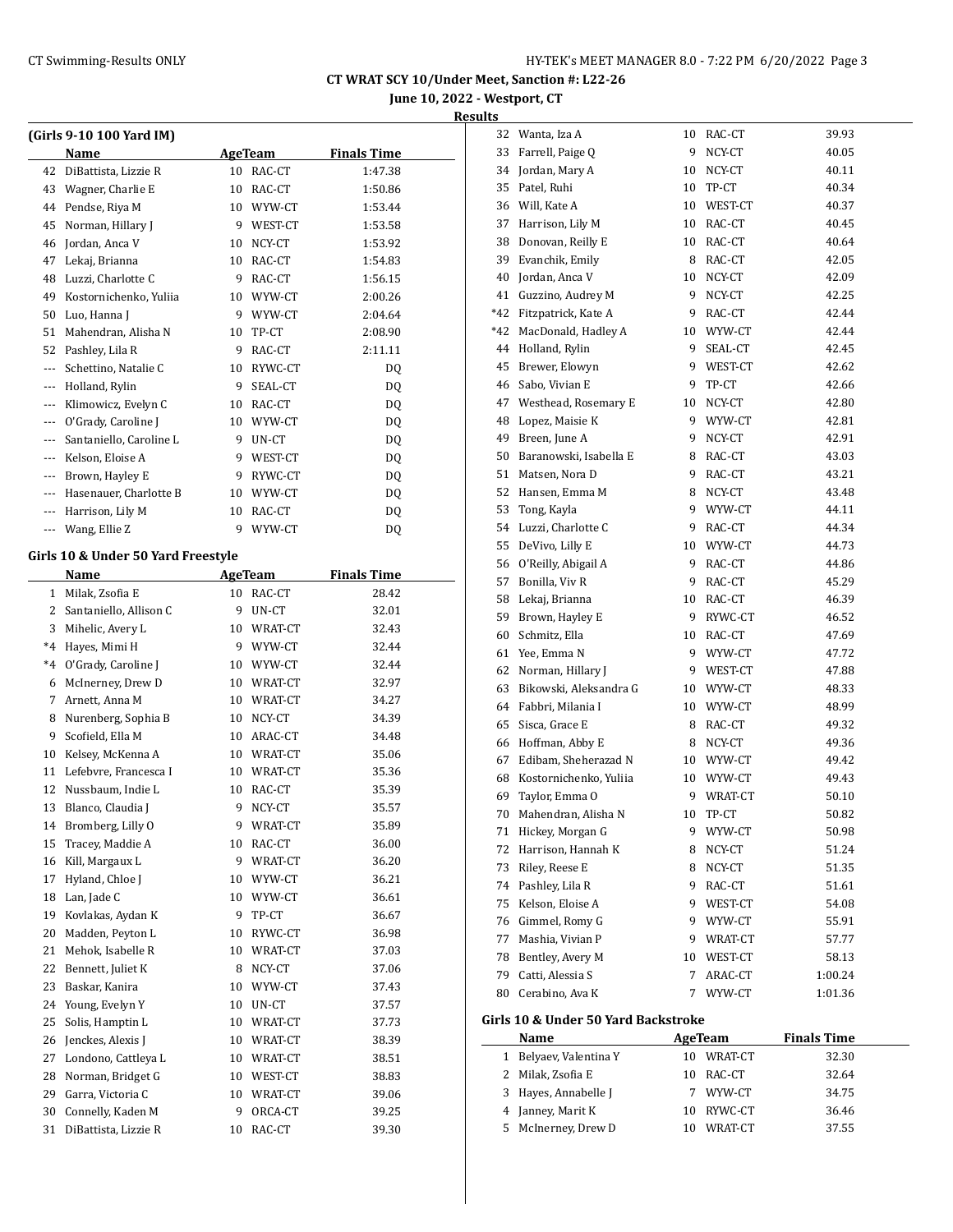**June 10, 2022 - Westport, CT Results**

|             | (Girls 10 & Under 50 Yard Backstroke) |    |            |                    |  |  |
|-------------|---------------------------------------|----|------------|--------------------|--|--|
|             | Name                                  |    | AgeTeam    | <b>Finals Time</b> |  |  |
|             | 6 Bedard, Aubrey A                    |    | 10 WEST-CT | 38.38              |  |  |
| $7^{\circ}$ | Schatz, Parker E                      |    | 8 WRAT-CT  | 39.19              |  |  |
| 8           | Bromberg, Lilly O                     |    | 9 WRAT-CT  | 39.23              |  |  |
| 9           | Santaniello, Caroline L               |    | 9 UN-CT    | 39.70              |  |  |
| 10          | Lan, Jade C                           |    | 10 WYW-CT  | 39.95              |  |  |
| 11          | Tracey, Maddie A                      |    | 10 RAC-CT  | 39.97              |  |  |
| 12          | Kelsey, McKenna A                     |    | 10 WRAT-CT | 40.28              |  |  |
| 13          | Blanco, Claudia J                     |    | 9 NCY-CT   | 40.33              |  |  |
|             | 14 O'Grady, Caroline J                |    | 10 WYW-CT  | 40.34              |  |  |
| 15          | Bieliauskaite, Marta                  |    | 10 NCY-CT  | 41.03              |  |  |
|             | 16 Arnett, Anna M                     |    | 10 WRAT-CT | 41.24              |  |  |
| 17          | Scofield, Ella M                      |    | 10 ARAC-CT | 42.29              |  |  |
| 18          | Lefebvre, Francesca I                 |    | 10 WRAT-CT | 42.30              |  |  |
| 19          | Garra, Victoria C                     |    | 10 WRAT-CT | 42.51              |  |  |
| 20          | Bennett, Juliet K                     |    | 8 NCY-CT   | 42.83              |  |  |
| 21          | Patel, Ruhi                           |    | 10 TP-CT   | 42.85              |  |  |
| 22          | Jenckes, Alexis J                     |    | 10 WRAT-CT | 43.10              |  |  |
| 23          | Ward, Amelia G                        |    | 9 RAC-CT   | 43.39              |  |  |
| 24          | McCormack, Madeleine G                |    | 10 UN-CT   | 44.13              |  |  |
| 25          | Juchem, Elisabeth H                   |    | 10 RAC-CT  | 44.23              |  |  |
| 26          | LeCompte, Mariella C                  |    | 9 RAC-CT   | 44.88              |  |  |
| 27          | Caes, Anya C                          |    | 10 WYW-CT  | 44.99              |  |  |
| 28          | Kill, Margaux L                       |    | 9 WRAT-CT  | 45.09              |  |  |
| 29          | Solis, Hamptin L                      |    | 10 WRAT-CT | 45.25              |  |  |
| 30          | Mosteanu, Ava N                       |    | 10 RAC-CT  | 45.49              |  |  |
| 31          | Young, Evelyn Y                       |    | 10 UN-CT   |                    |  |  |
| 32          |                                       |    | 10 NCY-CT  | 45.54              |  |  |
| 33          | Jordan, Mary A                        |    |            | 45.55              |  |  |
|             | Norman, Bridget G                     |    | 10 WEST-CT | 45.72              |  |  |
| 34          | Smolenack, Abby A                     |    | 10 WYW-CT  | 46.29              |  |  |
| 35          | Holland, Rylin                        |    | 9 SEAL-CT  | 46.51              |  |  |
| 36          | Harrison, Lily M                      |    | 10 RAC-CT  | 46.86              |  |  |
| 37          | Silveri, Clare C                      |    | 10 RAC-CT  | 47.37              |  |  |
| 38          | Brewer, Elowyn                        |    | 9 WEST-CT  | 47.44              |  |  |
| 39          | Zhai, Mia                             |    | 9 RAC-CT   | 48.40              |  |  |
| 40          | Will, Kate A                          |    | 10 WEST-CT | 48.55              |  |  |
| 41          | Wagner, Charlie E                     |    | 10 RAC-CT  | 48.81              |  |  |
| 42          | Westhead, Rosemary E                  | 10 | NCY-CT     | 49.32              |  |  |
| 43          | Farrell, Paige Q                      | 9  | NCY-CT     | 49.73              |  |  |
| 44          | Elwart, Hanna M                       | 8  | RAC-CT     | 50.56              |  |  |
| 45          | Madden, Peyton L                      | 10 | RYWC-CT    | 50.76              |  |  |
| 46          | Matsen, Nora D                        | 9  | RAC-CT     | 50.90              |  |  |
| 47          | Brown, Hayley E                       | 9  | RYWC-CT    | 51.01              |  |  |
| 48          | Breen, June A                         | 9  | NCY-CT     | 51.06              |  |  |
| 49          | Schmitz, Ella                         | 10 | RAC-CT     | 51.34              |  |  |
| 50          | Hansen, Emma M                        | 8  | NCY-CT     | 51.81              |  |  |
| 51          | Luzzi, Charlotte C                    | 9  | RAC-CT     | 52.39              |  |  |
| 52          | Tong, Kayla                           | 9  | WYW-CT     | 52.69              |  |  |
| 53          | Wang, Ellie Z                         | 9  | WYW-CT     | 53.85              |  |  |
| 54          | MacDonald, Hadley A                   | 10 | WYW-CT     | 54.44              |  |  |
| 55          | DeVivo, Lilly E                       | 10 | WYW-CT     | 55.04              |  |  |
| 56          | Edibam, Sheherazad N                  | 10 | WYW-CT     | 55.95              |  |  |
| 57          | Lekaj, Brianna                        | 10 | RAC-CT     | 57.14              |  |  |
| 58          | Fabbri, Milania I                     | 10 | WYW-CT     | 57.48              |  |  |
| 59          | Pendse, Riya M                        | 10 | WYW-CT     | 57.92              |  |  |
| 60          | Hoffman, Abby E                       | 8  | NCY-CT     | 58.60              |  |  |
|             |                                       |    |            |                    |  |  |

| 61       | Ng, Chloe H                           | 10 | WYW-CT         | 59.31              |  |
|----------|---------------------------------------|----|----------------|--------------------|--|
| 62       | Bikowski, Aleksandra G                | 10 | WYW-CT         | 59.37              |  |
| 63       | Luo, Hanna J                          | 9  | WYW-CT         | 59.63              |  |
| 64       | Riley, Reese E                        | 8  | NCY-CT         | 1:01.77            |  |
| 65       | Yee, Emma N                           | 9  | WYW-CT         | 1:03.05            |  |
| 66       | Mashia, Vivian P                      | 9  | WRAT-CT        | 1:06.08            |  |
| 67       | Taylor, Emma O                        | 9  | WRAT-CT        | 1:06.86            |  |
| 68       | Hickey, Morgan G                      | 9  | WYW-CT         | 1:06.89            |  |
| 69       | Connelly, Kaden M                     | 9  | ORCA-CT        | 1:11.37            |  |
| ---      | Gimmel, Romy G                        | 9  | WYW-CT         | DQ                 |  |
| ---      | Harrison, Hannah K                    | 8  | NCY-CT         | DQ                 |  |
|          | --- Bentley, Avery M                  | 10 | WEST-CT        | DQ                 |  |
| $\cdots$ | Sabo, Vivian E                        | 9  | TP-CT          | DQ                 |  |
|          | --- Bonilla, Viv R                    | 9  | RAC-CT         | DQ                 |  |
|          | --- Mehok, Isabelle R                 | 10 | WRAT-CT        | DQ                 |  |
| ---      | Pashley, Lila R                       | 9  | RAC-CT         | DQ                 |  |
|          |                                       |    |                |                    |  |
|          | Girls 10 & Under 50 Yard Breaststroke |    |                |                    |  |
|          | Name                                  |    | <b>AgeTeam</b> | <b>Finals Time</b> |  |
|          | 1 Schatz, Zadie J                     |    | 10 WRAT-CT     | 37.37              |  |
| 2        | Janney, Marit K                       | 10 | RYWC-CT        | 38.38              |  |
| 3        | Belyaev, Valentina Y                  | 10 | WRAT-CT        | 39.73              |  |
| 4        | Kelsey, McKenna A                     | 10 | WRAT-CT        | 40.77              |  |
| 5        | Mihelic, Avery L                      |    | 10 WRAT-CT     | 43.00              |  |
| 6        | Hyland, Chloe J                       | 10 | WYW-CT         | 43.10              |  |
| 7        | McCormack, Madeleine G                | 10 | UN-CT          | 45.22              |  |
| 8        | Santaniello, Caroline L               | 9  | UN-CT          | 45.38              |  |
| 9        | Arnett, Anna M                        | 10 | WRAT-CT        | 47.30              |  |
| 10       | LeCompte, Mariella C                  | 9  | RAC-CT         | 47.58              |  |
| 11       | Schettino, Natalie C                  | 10 | RYWC-CT        | 49.20              |  |
|          | 12 Garra, Victoria C                  | 10 | WRAT-CT        | 49.50              |  |
| 13       | Smolenack, Abby A                     | 10 | WYW-CT         | 49.77              |  |
| 14       | Juchem, Elisabeth H                   | 10 | RAC-CT         | 49.85              |  |
| 15       | Hurtado, Violeta                      | 10 | WYW-CT         | 51.47              |  |
| 16       | Ward, Amelia G                        | 9  | RAC-CT         | 51.76              |  |
| 17       | Guzzino, Audrey M                     | 9  | NCY-CT         | 53.00              |  |
| 18       | Fraguela, Vivian E                    | 9  | RYWC-CT        | 53.12              |  |
| 19       | Kill, Margaux L                       | 9  | WRAT-CT        | 53.40              |  |
| 20       | Norman, Bridget G                     | 10 | WEST-CT        | 53.69              |  |
| 21       | Klimowicz, Evelyn C                   | 10 | RAC-CT         | 53.93              |  |
| 22       | Tong, Kayla                           | 9  | WYW-CT         | 54.62              |  |
| 23       | MacDonald, Hadley A                   | 10 | WYW-CT         | 54.72              |  |
| 24       | Mosteanu, Ava N                       | 10 | RAC-CT         | 54.96              |  |
| 25       | DiBattista, Lizzie R                  | 10 | RAC-CT         | 55.12              |  |
| 26       | Schmitz, Ella                         | 10 | RAC-CT         | 55.14              |  |
| 27       | Liu, Fiona F                          | 8  | RAC-CT         | 55.55              |  |
| 28       | Mahendran, Alisha N                   | 10 | TP-CT          | 56.03              |  |
| 29       | Luo, Hanna J                          | 9  | WYW-CT         | 57.50              |  |
| 30       | Baskar, Kanira                        | 10 | WYW-CT         | 58.42              |  |
| 31       | Ng, Chloe H                           | 10 | WYW-CT         | 58.80              |  |
| 32       | Kovlakas, Aydan K                     | 9  | TP-CT          | 58.81              |  |
| 33       | Zgorski, Ashleigh                     | 9  | SEAL-CT        | 1:00.21            |  |
| 34       | Hyland, Audrey I                      | 8  | WYW-CT         | 1:00.90            |  |
| 35       | O'Reilly, Abigail A                   | 9  | RAC-CT         | 1:03.26            |  |
| 36       | Hansen, Emma M                        | 8  | NCY-CT         | 1:04.39            |  |
| 37       | Hoffman, Abby E                       | 8  | NCY-CT         | 1:05.80            |  |
| 38       | Gimmel, Romy G                        | 9  | WYW-CT         | 1:07.98            |  |
|          |                                       |    |                |                    |  |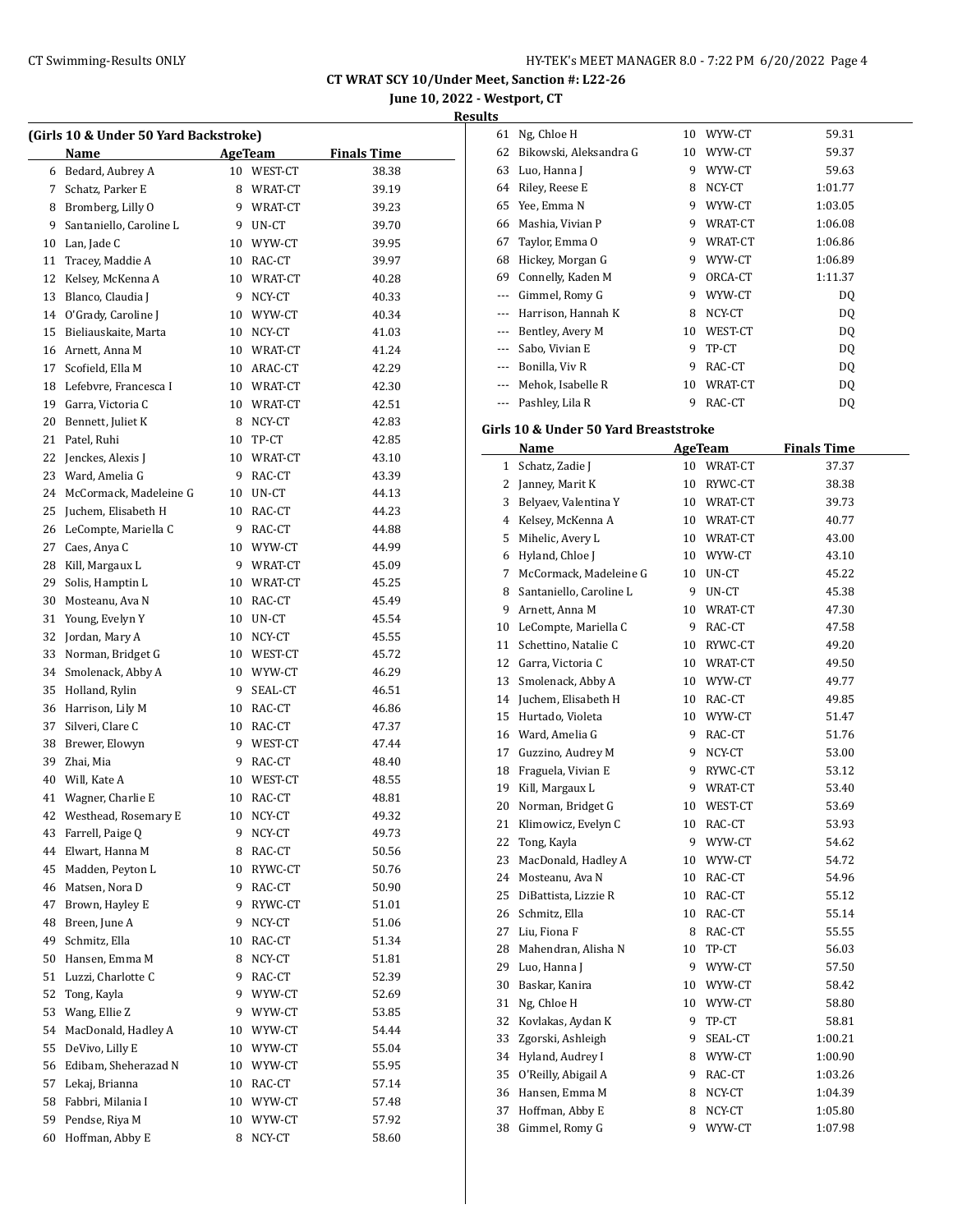**June 10, 2022 - Westport, CT Results**

### **(Girls 10 & Under 50 Yard Breaststroke)**

|          | Name                   |    | AgeTeam | <b>Finals Time</b> |  |  |  |
|----------|------------------------|----|---------|--------------------|--|--|--|
| 39       | Harrison, Hannah K     | 8  | NCY-CT  | 1:12.01            |  |  |  |
| 40       | Baskar, Dhaanve        | 8  | WYW-CT  | 1:12.43            |  |  |  |
| 41       | Monteleone, Virginia B | 8  | WYW-CT  | 1:20.05            |  |  |  |
| 42       | Sabo, Vivian E         | 9  | TP-CT   | 1:22.90            |  |  |  |
|          | Scofield, Ella M       | 10 | ARAC-CT | DQ                 |  |  |  |
|          | Connelly, Kaden M      | 9  | ORCA-CT | DQ                 |  |  |  |
|          | Bentley, Avery M       | 10 | WEST-CT | DQ                 |  |  |  |
|          | Hasenauer, Charlotte B | 10 | WYW-CT  | DQ                 |  |  |  |
|          | Mashia, Vivian P       | 9  | WRAT-CT | DQ                 |  |  |  |
|          | Madden, Peyton L       | 10 | RYWC-CT | DQ                 |  |  |  |
|          | Wang, Ellie Z          | 9  | WYW-CT  | DQ                 |  |  |  |
|          | Londono, Cattleya L    | 10 | WRAT-CT | DQ                 |  |  |  |
| $\cdots$ | Edibam, Sheherazad N   | 10 | WYW-CT  | DQ                 |  |  |  |
|          | Evanchik, Emily        | 8  | RAC-CT  | DQ                 |  |  |  |
|          | Matsen, Nora D         | 9  | RAC-CT  | DQ                 |  |  |  |

### **Girls 10 & Under 50 Yard Butterfly**

 $\frac{1}{2}$ 

|    | Name                   | <b>AgeTeam</b> |         | <b>Finals Time</b> |  |
|----|------------------------|----------------|---------|--------------------|--|
| 1  | Schatz, Zadie J        | 10             | WRAT-CT | 32.16              |  |
| 2  | Bedard, Aubrey A       | 10             | WEST-CT | 33.03              |  |
| 3  | Santaniello, Allison C | 9              | UN-CT   | 36.24              |  |
| 4  | Bieliauskaite, Marta   | 10             | NCY-CT  | 36.81              |  |
| 5  | McInerney, Drew D      | 10             | WRAT-CT | 36.93              |  |
| 6  | Hayes, Mimi H          | 9              | WYW-CT  | 37.55              |  |
| 7  | Nurenberg, Sophia B    | 10             | NCY-CT  | 38.64              |  |
| 8  | Fraguela, Vivian E     | 9              | RYWC-CT | 40.87              |  |
| 9  | Bromberg, Lilly O      | 9              | WRAT-CT | 42.25              |  |
| 10 | Mehok, Isabelle R      | 10             | WRAT-CT | 43.70              |  |
| 11 | Zgorski, Ashleigh      | 9              | SEAL-CT | 43.84              |  |
| 12 | Caes, Anya C           | 10             | WYW-CT  | 44.39              |  |
| 13 | Hurtado, Violeta       | 10             | WYW-CT  | 44.92              |  |
| 14 | Solis, Hamptin L       | 10             | WRAT-CT | 46.12              |  |
| 15 | Nussbaum, Indie L      | 10             | RAC-CT  | 46.87              |  |
| 16 | Jenckes, Alexis J      | 10             | WRAT-CT | 46.98              |  |
| 17 | Silveri, Clare C       | 10             | RAC-CT  | 46.99              |  |
| 18 | Zhai, Mia              | 9              | RAC-CT  | 47.85              |  |
| 19 | Young, Evelyn Y        | 10             | UN-CT   | 47.92              |  |
| 20 | Jordan, Anca V         | 10             | NCY-CT  | 48.37              |  |
| 21 | Will, Kate A           | 10             | WEST-CT | 51.05              |  |
| 22 | Schettino, Natalie C   | 10             | RYWC-CT | 51.77              |  |
| 23 | Brewer, Elowyn         | 9              | WEST-CT | 52.20              |  |
| 24 | O'Reilly, Abigail A    | 9              | RAC-CT  | 52.67              |  |
| 25 | Hasenauer, Charlotte B | 10             | WYW-CT  | 52.73              |  |
| 26 | Wagner, Charlie E      | 10             | RAC-CT  | 53.17              |  |
| 27 | Wanta, Iza A           | 10             | RAC-CT  | 53.93              |  |
| 28 | Fitzpatrick, Kate A    | 9              | RAC-CT  | 57.45              |  |
| 29 | Norman, Hillary J      | 9              | WEST-CT | 58.51              |  |
| 30 | Fabbri, Milania I      | 10             | WYW-CT  | 58.55              |  |
| 31 | Pendse, Riya M         | 10             | WYW-CT  | 59.07              |  |
| 32 | Bonilla, Viv R         | 9              | RAC-CT  | 1:00.16            |  |
| 33 | Donovan, Reilly E      | 10             | RAC-CT  | 1:02.16            |  |
| 34 | Klimowicz, Evelyn C    | 10             | RAC-CT  | 1:02.17            |  |
| 35 | Liu, Fiona F           | 8              | RAC-CT  | 1:03.40            |  |
| 36 | Ng, Chloe H            | 10             | WYW-CT  | 1:04.64            |  |
| 37 | Kelson, Eloise A       | 9              | WEST-CT | 1:05.42            |  |
|    |                        |                |         |                    |  |

| 38 | Riley, Reese E             | 8  | NCY-CT | 1:06.82 |
|----|----------------------------|----|--------|---------|
| 39 | Kostornichenko, Yuliia     | 10 | WYW-CT | 1:08.71 |
| 40 | Baskar, Dhaanve            | 8  | WYW-CT | 1:13.03 |
|    | --- Lopez, Maisie K        | 9  | WYW-CT | DQ      |
|    | --- Bikowski, Aleksandra G | 10 | WYW-CT | DQ      |
|    | --- Yee, Emma N            | 9  | WYW-CT | DQ      |
|    | --- DeVivo, Lilly E        | 10 | WYW-CT | DQ      |
|    | --- Elwart, Hanna M        | 8  | RAC-CT | DQ      |
|    | --- Hickey, Morgan G       |    | WYW-CT | DO      |

## **Girls 10 & Under 100 Yard Freestyle Relay**

|    | <b>Team</b>                 | Relay | <b>Finals Time</b>         |
|----|-----------------------------|-------|----------------------------|
| 1  | WRAT-CT                     | A     | 1:00.21                    |
|    | 1) Schatz, Zadie J 10       |       | 2) Mihelic, Avery L 10     |
|    | 3) Belyaev, Valentina Y 10  |       | 4) McInerney, Drew D 10    |
|    | 2 WYW-CT                    | A     | 1:03.94                    |
|    | 1) Hayes, Mimi H 9          |       | 2) O'Grady, Caroline J 10  |
|    | 3) Hyland, Chloe J 10       |       | 4) Hayes, Annabelle J 7    |
|    | 3 NCY-CT                    | A     | 1:05.36                    |
|    | 1) Bieliauskaite, Marta 10  |       | 2) Blanco, Claudia J 9     |
|    | 3) Bennett, Juliet K 8      |       | 4) Nurenberg, Sophia B 10  |
|    | 4 RAC-CT                    | A     | 1:05.37                    |
|    | 1) Mosteanu, Ava N 10       |       | 2) LeCompte, Mariella C 9  |
|    | 3) Tracey, Maddie A 10      |       | 4) Milak, Zsofia E 10      |
|    | 5 WRAT-CT                   | C     | 1:07.14                    |
|    | 1) Lefebvre, Francesca I 10 |       | 2) Kelsey, McKenna A 10    |
|    | 3) Arnett, Anna M 10        |       | 4) Londono, Cattleya L 10  |
|    | 6 RYWC-CT                   | A     | 1:08.26                    |
|    | 1) Janney, Marit K 10       |       | 2) Reklaitis, Kennedy G 8  |
|    | 3) Schettino, Natalie C 10  |       | 4) Fraguela, Vivian E 9    |
|    | 7 WRAT-CT                   | B     | 1:08.35                    |
|    | 1) Bromberg, Lilly 0 9      |       | 2) Kill, Margaux L 9       |
|    | 3) Solis, Hamptin L 10      |       | 4) Garra, Victoria C 10    |
|    | 8 RAC-CT                    | B     | 1:09.21                    |
|    | 1) Ward, Amelia G 9         |       | 2) Wanta, Iza A 10         |
|    | 3) Juchem, Elisabeth H 10   |       | 4) Nussbaum, Indie L 10    |
|    | 9 WEST-CT                   | A     | 1:10.43                    |
|    | 1) Bedard, Aubrey A 10      |       | 2) Will, Kate A 10         |
|    | 3) Norman, Bridget G 10     |       | 4) Brewer, Elowyn 9        |
|    | 10 WYW-CT                   | B     | 1:12.25                    |
|    | 1) Lan, Jade C 10           |       | 2) Smolenack, Abby A 10    |
|    | 3) Caes, Anya C 10          |       | 4) Lopez, Maisie K 9       |
|    | 11 NCY-CT                   | B     | 1:13.23                    |
|    | 1) Farrell, Paige Q 9       |       | 2) Jordan, Anca V 10       |
|    | 3) Jordan, Mary A 10        |       | 4) Westhead, Rosemary E 10 |
|    | 12 RAC-CT                   | C     | 1:14.57                    |
|    | 1) Silveri, Clare C 10      |       | 2) Harrison, Lily M 10     |
|    | 3) Donovan, Reilly E 10     |       | 4) DiBattista, Lizzie R 10 |
| 13 | WRAT-CT                     | D     | 1:14.61                    |
|    | 1) Richer, Claire A 8       |       | 2) Belyaev, Alissa W 8     |
|    | 3) Vaccaro, Juliette A 7    |       | 4) Schatz, Parker E 8      |
|    | 14 WYW-CT                   | C     | 1:16.12                    |
|    | 1) Baskar, Kanira 10        |       | 2) MacDonald, Hadley A 10  |
|    | 3) Pendse, Riya M 10        |       | 4) Hurtado, Violeta 10     |
| 15 | RAC-CT                      | D     | 1:21.05                    |
|    | 1) Evanchik, Emily 8        |       | 2) Klimowicz, Evelyn C 10  |
|    | 3) Umanski, Katerina 8      |       | 4) Szymanowski, Sophia R 8 |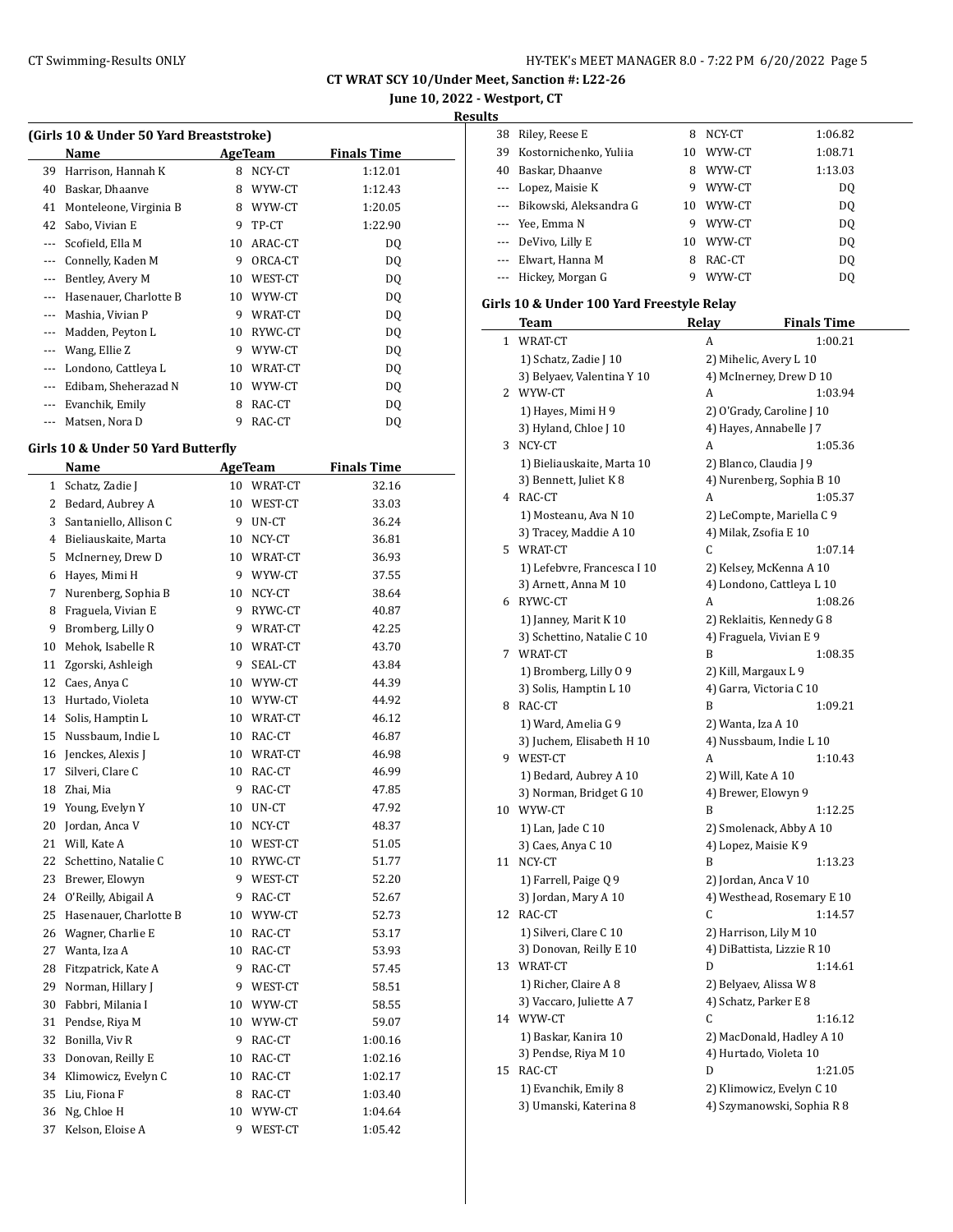# **June 10, 2022 - Westport, CT**

### **Result**

| (Girls 10 & Under 100 Yard Freestyle Relay) |  |  |  |  |  |
|---------------------------------------------|--|--|--|--|--|
|---------------------------------------------|--|--|--|--|--|

|    | <b>Team</b>              | Relay                | <b>Finals Time</b>           |
|----|--------------------------|----------------------|------------------------------|
| 16 | RAC-CT                   | F                    | 1:21.87                      |
|    | 1) O'Reilly, Abigail A 9 |                      | 2) Baranowski, Isabella E 8  |
|    | 3) Wagner, Charlie E 10  |                      | 4) Elwart, Hanna M 8         |
| 17 | NCY-CT                   | D                    | 1:22.61                      |
|    | 1) Guzzino, Audrey M 9   |                      | 2) Hansen, Emma M 8          |
|    | 3) Hoffman, Abby E 8     | 4) Riley, Reese E 8  |                              |
| 18 | WEST-CT                  | B                    | 1:24.32                      |
|    | 1) Thompson, Sydney R 8  |                      | 2) O'Suilleabhain, Rani E 8  |
|    | 3) Atsumi, Emma 8        |                      | 4) Norman, Hillary J 9       |
| 19 | WYW-CT                   | D                    | 1:24.71                      |
|    | 1) Wang, Ellie Z 9       | 2) Tong, Kayla 9     |                              |
|    | 3) Hyland, Audrey I 8    |                      | 4) Monteleone, Virginia B 8  |
|    | 20 WYW-CT                | E                    | 1:25.13                      |
|    | 1) Yee, Emma N 9         |                      | 2) Hasenauer, Charlotte B 10 |
|    | 3) Luo, Hanna J 9        |                      | 4) Kostornichenko, Yuliia 10 |
| 21 | RAC-CT                   | H                    | 1:25.94                      |
|    | 1) Kingman, Libby H 8    | 2) Libby, Alexis E 7 |                              |
|    | 3) Sisca, Grace E 8      |                      | 4) Lekaj, Brianna 10         |
| 22 | RAC-CT                   | E                    | 1:26.94                      |
|    | 1) Lekaj, Alexia 8       | 2) Bonilla, Viv R 9  |                              |
|    | 3) Liu, Fiona F 8        | 4) Zhai, Mia 9       |                              |
| 23 | RAC-CT                   | G                    | 1:27.17                      |
|    | 1) Luzzi, Charlotte C 9  | 2) Pashley, Lila R 9 |                              |
|    | 3) Matsen, Nora D 9      | 4) Schmitz, Ella 10  |                              |
| 24 | WRAT-CT                  | E                    | 1:28.17                      |
|    | 1) Londono, Evianna L 8  | 2) Anand, Isla K 8   |                              |
|    | 3) Jandali, Mila E 8     |                      | 4) Horne, Vivian L 8         |
| 25 | RYWC-CT                  | B                    | 1:29.61                      |
|    | 1) McClain, Hannah R 8   |                      | 2) Brown, Hayley E 9         |
|    | 3) McClain, Isla G 8     |                      | 4) Schettino, Evelyn G 8     |
| 26 | WEST-CT                  | C                    | 1:33.57                      |
|    | 1) Streisand, Maicey F 8 |                      | 2) Prissert, Mika T 8        |
|    | 3) Karpf, Mila L 8       |                      | 4) Kelson, Eloise A 9        |

### **Boys 7 & Under 25 Yard Freestyle**

|    | Name               |   | AgeTeam | <b>Finals Time</b> |
|----|--------------------|---|---------|--------------------|
| 1  | Nichols, Brent R   | 7 | ARAC-CT | 18.91              |
| 2  | Janik, Leo T       | 7 | NCY-CT  | 19.33              |
| 3  | Knowles, Griffin J | 7 | NCY-CT  | 19.43              |
| 4  | Talley, Luca A     | 7 | WRAT-CT | 20.64              |
| 5  | Korner, James T    | 7 | RAC-CT  | 22.00              |
| 6  | Kane, Joshua M     | 7 | WRAT-CT | 22.57              |
| 7  | Schatz, Xander J   | 6 | WRAT-CT | 23.30              |
| 8  | Nicolae, Ted       | 7 | WRAT-CT | 24.93              |
| 9  | Kane, Brandon E    | 7 | WRAT-CT | 25.38              |
| 10 | Will, Sam L        |   | WEST-CT | 27.68              |
| 11 | Liu, Jasper W      | 6 | UN-CT   | 28.11              |
|    |                    |   |         |                    |

# **Boys 7 & Under 25 Yard Backstroke**

|   | Name                 | AgeTeam |         | <b>Finals Time</b> |
|---|----------------------|---------|---------|--------------------|
| 1 | Janik, Leo T         |         | NCY-CT  | 21.68              |
|   | 2 Knowles, Griffin J |         | NCY-CT  | 23.79              |
| 3 | Nichols, Brent R     |         | ARAC-CT | 24.47              |
|   | 4 Talley, Luca A     |         | WRAT-CT | 24.71              |
|   | 5 Kane, Joshua M     |         | WRAT-CT | 24.99              |
|   | 6 Schatz, Xander J   |         | WRAT-CT | 26.31              |

| uits |                                            |    |                |                    |  |
|------|--------------------------------------------|----|----------------|--------------------|--|
|      | 7 Kane, Brandon E                          |    | 7 WRAT-CT      | 27.25              |  |
|      | 8 Liu, Jasper W                            |    | 6 UN-CT        | 29.97              |  |
|      | 9 Nicolae, Ted                             |    | 7 WRAT-CT      | 30.94              |  |
|      | 10 Migiano, Justin J                       |    | 6 WYW-CT       | 31.33              |  |
|      | 11 Will, Sam L                             |    | 7 WEST-CT      | 34.57              |  |
|      | --- Korner, James T                        |    | 7 RAC-CT       | DQ                 |  |
|      |                                            |    |                |                    |  |
|      | Boys 7 & Under 25 Yard Breaststroke        |    |                |                    |  |
|      | Name                                       |    | AgeTeam        | <b>Finals Time</b> |  |
|      | 1 Cotronei, Alex J                         |    | 7 WEST-CT      | 27.81              |  |
|      | 2 Kane, Joshua M                           |    | 7 WRAT-CT      | 32.32              |  |
|      | 3 Talley, Luca A                           |    | 7 WRAT-CT      | 32.34              |  |
|      | 4 Kane, Brandon E                          |    | 7 WRAT-CT      | 32.46              |  |
|      | 5 Schatz, Xander J                         |    | 6 WRAT-CT      | 32.94              |  |
|      | 6 Liu, Jasper W                            |    | 6 UN-CT        | 33.63              |  |
|      | 7 Nicolae, Ted                             |    | 7 WRAT-CT      | 33.95              |  |
|      | --- Will, Sam L                            |    | 7 WEST-CT      | DQ                 |  |
|      | --- Korner, James T                        | 7  | RAC-CT         | DQ                 |  |
|      | Boys 7 & Under 25 Yard Butterfly           |    |                |                    |  |
|      | <b>Name</b>                                |    | <b>AgeTeam</b> | <b>Finals Time</b> |  |
|      | 1 Nichols, Brent R                         |    | 7 ARAC-CT      | 22.27              |  |
|      | 2 Janik, Leo T                             | 7  | NCY-CT         | 22.28              |  |
|      | 3 Cotronei, Alex J                         |    | 7 WEST-CT      | 23.05              |  |
|      | --- Migiano, Justin J                      |    | 6 WYW-CT       |                    |  |
|      |                                            | 7  |                | DQ                 |  |
|      | --- Knowles, Griffin J                     |    | NCY-CT         | DQ                 |  |
|      | Boys 8 Year Olds 25 Yard Freestyle         |    |                |                    |  |
|      | Name                                       |    | <b>AgeTeam</b> | <b>Finals Time</b> |  |
|      | *1 LeCompte, Brenner F                     |    | 8 RAC-CT       | 17.36              |  |
|      | *1 Dolan, Liam E                           |    | 8 WRAT-CT      | 17.36              |  |
|      | 3 Libby, Ryan J                            |    | 8 RAC-CT       | 17.66              |  |
|      | 4 Oades, Cole M                            |    | 8 WRAT-CT      | 18.20              |  |
|      | 5 Liu, Miles W                             |    | 8 UN-CT        | 18.23              |  |
|      | 6 Eckhoff, Bryant S                        |    | 8 RAC-CT       | 18.80              |  |
|      | 7 Tomaselli, Charles A                     |    | 8 WEST-CT      | 18.93              |  |
|      | 8 Lyalko, Daniel                           |    | 8 RYWC-CT      | 19.36              |  |
|      | 9 Robles, Peter                            | 8. | WRAT-CT        | 19.68              |  |
|      | 10 Stanton, Rory J                         | 8  | RYWC-CT        | 19.78              |  |
| 11   | Solis, Reed X                              | 8  | WRAT-CT        | 19.94              |  |
| 12   | Clark, Henry C                             |    | 8 WRAT-CT      | 20.27              |  |
| 13   | Bianco, Tyler J                            |    | 8 WRAT-CT      | 21.27              |  |
|      | 14 Perkowski, Edward G                     |    | 8 ARAC-CT      | 21.28              |  |
|      | 15 Robinson, Michael D                     |    | 8 WRAT-CT      | 21.59              |  |
|      | 16 Tikhomirova, Alexei A                   | 8  | RYWC-CT        | 23.10              |  |
| 17   | Ivanov, Nicholas A                         | 8. | WRAT-CT        | 23.54              |  |
|      |                                            |    |                |                    |  |
|      | <b>Boys 8 Year Olds 25 Yard Backstroke</b> |    |                |                    |  |
|      | Name                                       |    | AgeTeam        | <b>Finals Time</b> |  |
|      | 1 Liu, Miles W                             | 8  | 8 UN-CT        | 22.05<br>22.53     |  |
|      | 2 LeCompte, Brenner F<br>3 Bianco, Tyler J | 8  | RAC-CT         |                    |  |
|      |                                            |    | WRAT-CT        | 23.09              |  |
|      | 4 Oades, Cole M                            | 8  | WRAT-CT        | 24.29              |  |
|      | 5 Stanton, Rory J                          | 8. | RYWC-CT        | 24.74              |  |
|      | 6 Robles, Peter                            |    | 8 WRAT-CT      | 24.98              |  |
|      | 7 Dolan, Liam E                            |    | 8 WRAT-CT      | 25.28              |  |
| 8    | Solis, Reed X                              |    | 8 WRAT-CT      | 25.63              |  |
| 9    | Clark, Henry C                             | 8  | WRAT-CT        | 26.35              |  |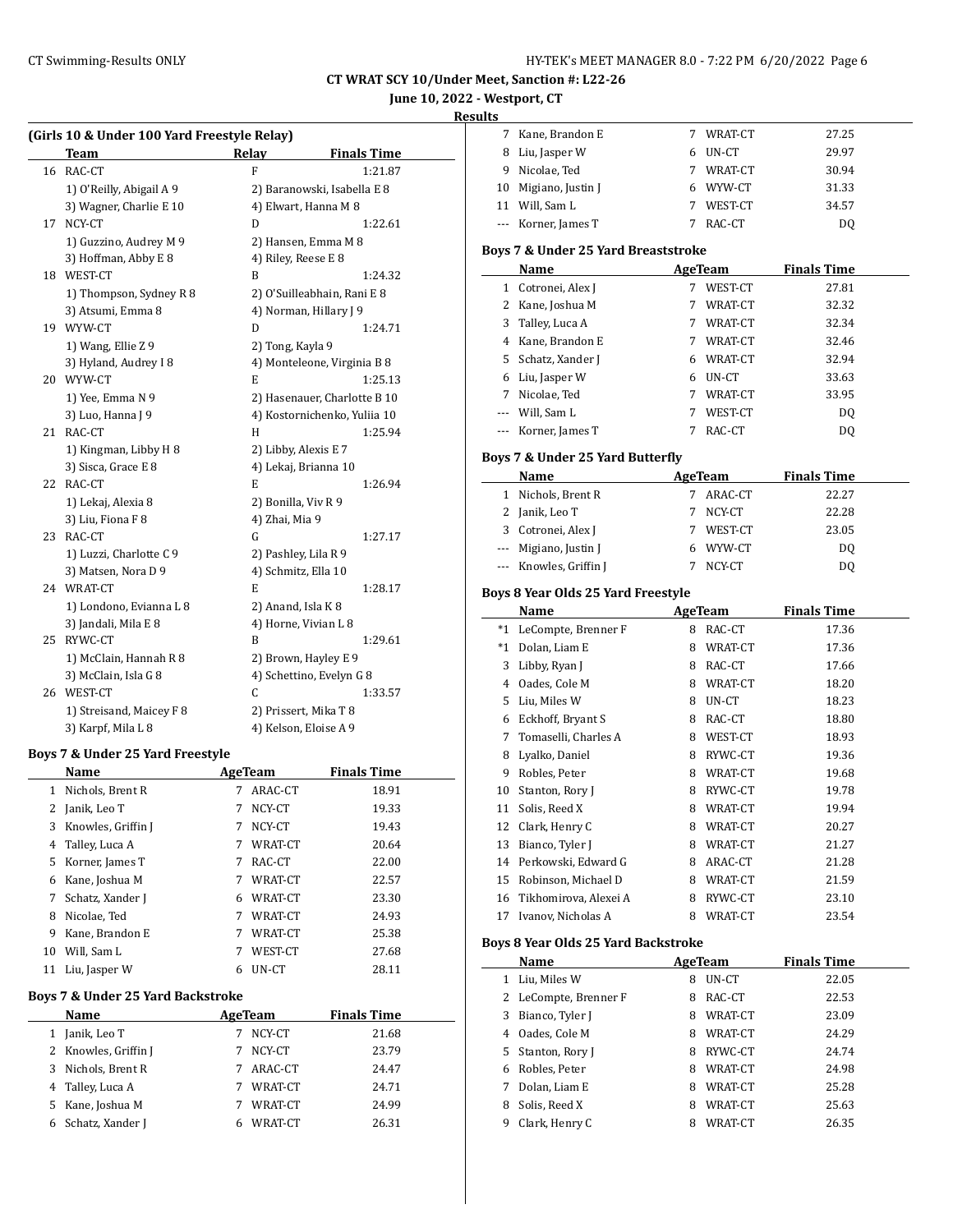**June 10, 2022 - Westport, CT**

**Results**

|              | (Boys 8 Year Olds 25 Yard Backstroke)     |    |                |                    |
|--------------|-------------------------------------------|----|----------------|--------------------|
|              | Name                                      |    | AgeTeam        | <b>Finals Time</b> |
|              | 10 Perkowski, Edward G                    |    | 8 ARAC-CT      | 26.78              |
|              | 11 Ivanov, Nicholas A                     |    | 8 WRAT-CT      | 27.16              |
|              | 12 Warchick, Ethan B                      |    | 8 WYW-CT       | 27.75              |
|              | 13 Roth, Max L                            |    | 8 UN-CT        | 27.81              |
|              | 14 Robinson, Michael D                    |    | 8 WRAT-CT      | 28.06              |
|              | --- Tikhomirova, Alexei A                 |    | 8 RYWC-CT      | DQ                 |
|              | Boys 8 Year Olds 25 Yard Breaststroke     |    |                |                    |
|              | Name                                      |    | AgeTeam        | <b>Finals Time</b> |
|              | 1 Lyalko, Daniel                          |    | 8 RYWC-CT      | 23.88              |
|              | 2 Libby, Ryan J                           |    | 8 RAC-CT       | 24.33              |
|              | 3 Liu, Miles W                            |    | 8 UN-CT        | 26.32              |
|              | 4 Dolan, Liam E                           |    | 8 WRAT-CT      | 27.53              |
|              | 5 Robles, Peter                           |    | 8 WRAT-CT      | 27.92              |
|              | 6 Clark, Henry C                          |    | 8 WRAT-CT      | 28.65              |
|              | 7 Nelly, Tyler A                          |    | 8 ARAC-CT      | 30.54              |
|              | 8 Ivanov, Nicholas A                      |    | 8 WRAT-CT      | 31.61              |
|              | --- Eckhoff, Bryant S                     |    | 8 RAC-CT       | DQ                 |
|              | --- Bianco, Tyler J                       |    | 8 WRAT-CT      | DQ                 |
|              | <b>Boys 8 Year Olds 25 Yard Butterfly</b> |    |                |                    |
|              | Name                                      |    |                |                    |
|              |                                           |    | <b>AgeTeam</b> | <b>Finals Time</b> |
|              | 1 Eckhoff, Bryant S<br>2 Solis, Reed X    |    | 8 RAC-CT       | 21.72<br>22.69     |
|              |                                           |    | 8 WRAT-CT      |                    |
|              | 3 Tomaselli, Charles A                    |    | 8 WEST-CT      | 24.30              |
|              | 4 Oades, Cole M                           |    | 8 WRAT-CT      | 24.51              |
|              | 5 Stanton, Rory J                         |    | 8 RYWC-CT      | 27.21              |
| 6            | Robinson, Michael D                       |    | 8 WRAT-CT      | 28.48              |
|              | Boys 8 & Under 100 Yard IM                |    |                |                    |
|              | Name                                      |    | <b>AgeTeam</b> | <b>Finals Time</b> |
|              | 1 Swift, Josh S                           |    | 8 NCY-CT       | 1:40.72            |
|              | 2 Libby, Ryan J                           |    | 8 RAC-CT       | 1:42.94            |
|              | 3 Lyalko, Daniel                          |    | 8 RYWC-CT      | 1:50.15            |
|              | 4 Tomaselli, Charles A                    |    | 8 WEST-CT      | 1:50.25            |
| $---$        | Cotronei, Alex J                          |    | 7 WEST-CT      | DQ                 |
|              | <b>Boys 9-10 100 Yard IM</b>              |    |                |                    |
|              | <b>Name</b>                               |    | <b>AgeTeam</b> | <b>Finals Time</b> |
| $\mathbf{1}$ | Cheung, Spencer R                         |    | 10 WRAT-CT     | 1:16.01            |
| 2            | Constandaki, Daniel E                     | 10 | NCY-CT         | 1:18.45            |
| 3            | Farabee, Max C                            | 10 | RAC-CT         | 1:19.90            |
| 4            | Pearson, Miles S                          | 10 | WRAT-CT        | 1:20.02            |
| 5            | Migiano, Ryan                             | 10 | WYW-CT         | 1:24.91            |
| 6            | Dodani, Kaveen L                          | 10 | WRAT-CT        | 1:24.93            |
| 7            | Morse, Jackson R                          | 10 | RYWC-CT        | 1:24.96            |
| 8            | Nichols, Adam K                           | 10 | ARAC-CT        | 1:29.61            |
| 9            | Bagshaw, Harry J                          | 9  | NCY-CT         | 1:29.62            |
| 10           | Drummey, Jack T                           | 9  | WRAT-CT        | 1:30.01            |
| 11           | Roseau, Matthew J                         | 10 | RYWC-CT        | 1:30.69            |
| 12           | Mucida, Alex V                            | 10 | NCY-CT         | 1:30.89            |
| 13           | Egan, Finn M                              | 10 | NCY-CT         | 1:31.28            |
| 14           | Kos, Andrew M                             | 10 | NCY-CT         | 1:33.86            |
| 15           | Kaknevicius, Nicholas T                   | 10 | WYW-CT         | 1:34.51            |
| 16           | Schirf, Grady M                           | 9  | WYW-CT         | 1:36.91            |
| 17           | Cappuccia Romero, Enzo E                  | 10 | SEAL-CT        | 1:41.04            |
|              |                                           |    |                |                    |

| s        |                        |    |         |            |
|----------|------------------------|----|---------|------------|
| 18       | Santos, Lucas          | 9  | TP-CT   | 1:41.37    |
| 19       | Van Steenkiste, Erik J | 9  | WYW-CT  | 1:42.31    |
| 20       | Cedor, Adam R          | 9  | RYWC-CT | 1:44.65    |
| 21       | Coyle, Declan J        | 9  | RYWC-CT | 1:45.75    |
| 22       | Lele, Maxi A           | 9  | NCY-CT  | 1:45.97    |
| 23       | Suter, Blake M         | 9  | RYWC-CT | 1:47.34    |
| 24       | Elwart, Oliver J       | 10 | RAC-CT  | 1:47.74    |
| 25       | Brigante, Drew G       | 9  | RAC-CT  | 1:48.25    |
| 26       | Patel, Rishi           | 10 | WYW-CT  | 1:53.78    |
| 27       | Nolin, Leo J           | 9  | NCY-CT  | 2:40.53    |
|          | Reklaitis, Donovan J   | 10 | RYWC-CT | DQ         |
|          | DiBattista, Drew W     | 9  | RAC-CT  | DO.        |
| $\cdots$ | Schmitt, James W       | 10 | WYW-CT  | DQ         |
|          | Suter, Ethan P         | 9  | RYWC-CT | DQ         |
|          | Axler, Ike J           | 10 | RAC-CT  | DO.        |
|          | Paige, Nathan C        | 9  | RYWC-CT | <b>DNF</b> |

## **Boys 10 & Under 50 Yard Freestyle**

|       | Name                   |    | <b>AgeTeam</b> | <b>Finals Time</b> |
|-------|------------------------|----|----------------|--------------------|
| 1     | Cheung, Spencer R      |    | 10 WRAT-CT     | 30.01              |
| 2     | Constandaki, Daniel E  |    | 10 NCY-CT      | 31.49              |
|       | 3 Morse, Jackson R     |    | 10 RYWC-CT     | 32.19              |
|       | 4 Ferrari, Grant R     |    | 9 WRAT-CT      | 32.43              |
|       | 5 Hart, Henry M        |    | 9 WRAT-CT      | 33.37              |
| 6     | Egan, Finn M           |    | 10 NCY-CT      | 33.81              |
| 7     | Drummey, Jack T        |    | 9 WRAT-CT      | 34.10              |
|       | 8 Roseau, Matthew J    |    | 10 RYWC-CT     | 34.15              |
| 9     | Rankin, Kiyan K        |    | 9 RYWC-CT      | 34.36              |
|       | 10 Kruk, Jakub         |    | 10 WYW-CT      | 34.54              |
| 11    | Nichols, Adam K        |    | 10 ARAC-CT     | 34.69              |
| 12    | Tomaselli, Paul A      |    | 10 WEST-CT     | 35.40              |
| 13    | Galagoza, Maryan       |    | 9 ORCA-CT      | 35.72              |
| 14    | Schirf, Grady M        |    | 9 WYW-CT       | 35.81              |
| *15   | King, Colton T         |    | 10 ARAC-CT     | 35.98              |
| $*15$ | Mucida, Alex V         | 10 | NCY-CT         | 35.98              |
| 17    | Bagshaw, Harry J       | 9  | NCY-CT         | 36.06              |
| 18    | Santos, Lucas          | 9  | TP-CT          | 36.08              |
|       | 19 Kos, Andrew M       | 10 | NCY-CT         | 36.25              |
| 20    | Tharrington, Griffin E | 9. | WEST-CT        | 37.37              |
| 21    | Cedor, Adam R          | 9  | RYWC-CT        | 37.39              |
| 22    | DiBattista, Drew W     |    | 9 RAC-CT       | 38.18              |
| 23    | Lu, Jinghan            |    | 10 WRAT-CT     | 38.37              |
| 24    | Suter, Blake M         |    | 9 RYWC-CT      | 38.66              |
| 25    | Khalifa, Wyatt S       |    | 10 WRAT-CT     | 38.75              |
| 26    | Reklaitis, Donovan J   |    | 10 RYWC-CT     | 39.02              |
| 27    | Brigante, Drew G       |    | 9 RAC-CT       | 39.08              |
| 28    | Swift, Josh S          | 8  | NCY-CT         | 39.20              |
|       | 29 Coyle, Declan J     | 9  | RYWC-CT        | 39.35              |
| 30    | Topalian, George D     |    | 10 WEST-CT     | 39.60              |
| 31    | Dolan, Keegan H        |    | 10 WRAT-CT     | 39.96              |
| 32    | McBride, Clive T       |    | 10 WRAT-CT     | 40.08              |
| 33    | Akolzin, Stephen A     |    | 9 WRAT-CT      | 40.34              |
| 34    | Luo, Yihan             |    | 10 WYW-CT      | 41.24              |
| 35    | Lele, Maxi A           |    | 9 NCY-CT       | 41.49              |
|       | 36 Warnke, Alex W      | 9. | WRAT-CT        | 42.09              |
| 37    | Nelly, Tyler A         | 8. | ARAC-CT        | 42.11              |
| 38    | Lin, Frank J           | 10 | TP-CT          | 42.17              |
|       |                        |    |                |                    |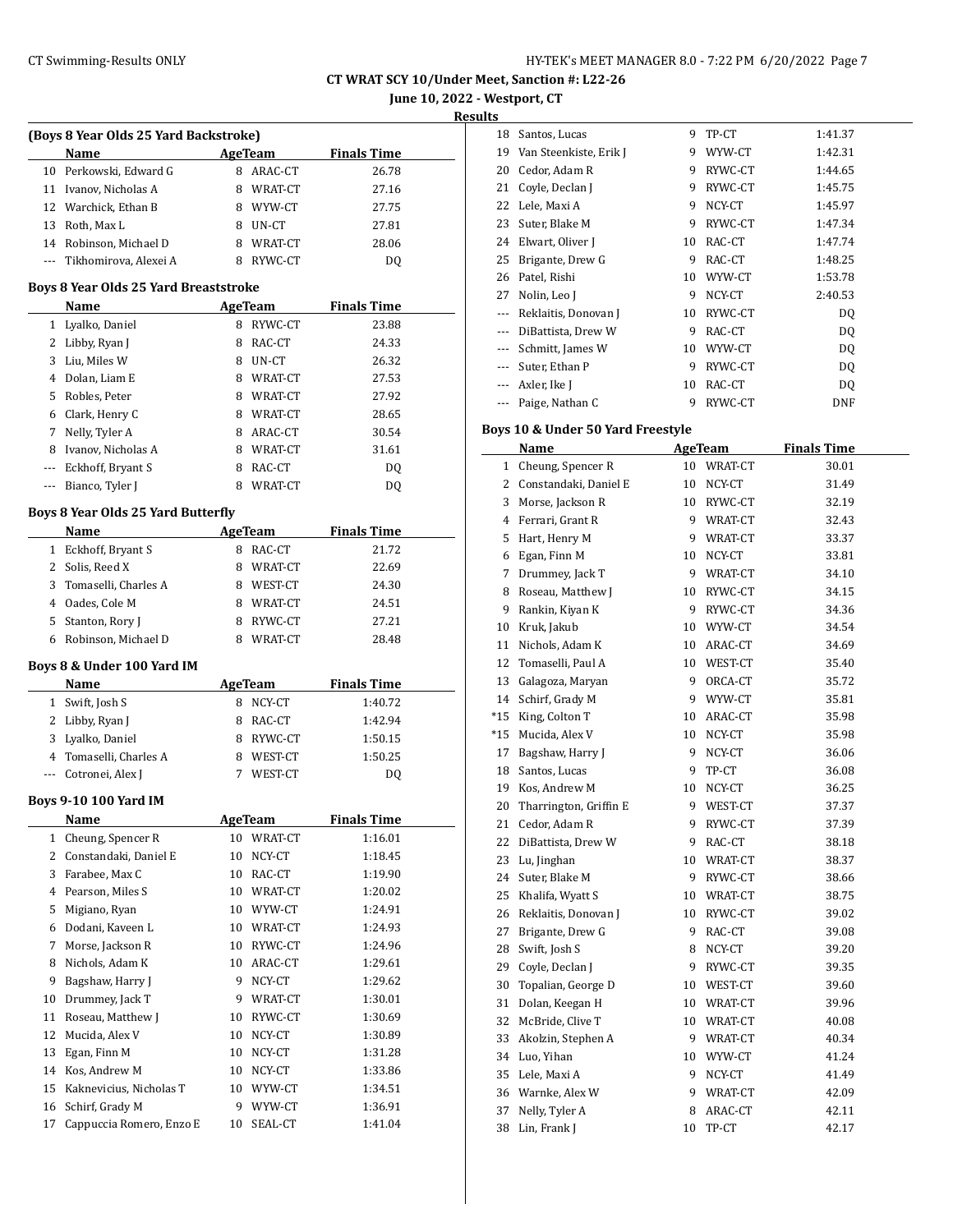**June 10, 2022 - Westport, CT**

### **Results**

| (Boys 10 & Under 50 Yard Freestyle) |                      |    |         |                    |  |  |
|-------------------------------------|----------------------|----|---------|--------------------|--|--|
|                                     | Name                 |    | AgeTeam | <b>Finals Time</b> |  |  |
| 39                                  | Healy, Thomas M      | 10 | WRAT-CT | 42.36              |  |  |
| 40                                  | DeMoura, Lucas A     | 9  | RYWC-CT | 42.71              |  |  |
| 41                                  | Suter, Ethan P       | 9  | RYWC-CT | 43.04              |  |  |
| 42                                  | Garcia Reyes, Johann | 9  | WEST-CT | 43.25              |  |  |
| 43                                  | Talley, Tyler J      | 9  | WRAT-CT | 43.29              |  |  |
| 44                                  | Axler, Ike J         | 10 | RAC-CT  | 43.74              |  |  |
| 45                                  | Kraese, Mason J      | 9  | RYWC-CT | 44.72              |  |  |
| 46                                  | Yethipathi, Himanish | 10 | TP-CT   | 45.15              |  |  |
| 47                                  | Topalian, Henry D    | 9  | WEST-CT | 45.59              |  |  |
| 48                                  | McCoy, Gavin A       | 10 | RAC-CT  | 45.90              |  |  |
| 49                                  | Cain, Harrison J     | 10 | WYW-CT  | 46.75              |  |  |
| 50                                  | Perkowski, Edward G  | 8  | ARAC-CT | 49.34              |  |  |
| 51                                  | Schwartz, Parker G   | 9  | WEST-CT | 50.05              |  |  |
| 52                                  | Austin, Ted J        | 9  | WRAT-CT | 50.15              |  |  |
| 53                                  | Wang, William        | 10 | WRAT-CT | 50.27              |  |  |
| 54                                  | Broderick, Owen R    | 9  | RAC-CT  | 50.54              |  |  |
| 55                                  | Marley, Will E       | 9  | WYW-CT  | 55.95              |  |  |
| 56                                  | Shehu, Alex          | 9  | RAC-CT  | 56.19              |  |  |
| 57                                  | Marley, Wes M        | 9  | WYW-CT  | 56.68              |  |  |
| 58                                  | Shantz, Jamie P      | 9  | RAC-CT  | 58.02              |  |  |
| 59                                  | Korner, George F     | 9  | RAC-CT  | 58.67              |  |  |
| 60                                  | Nolin, Leo J         | 9  | NCY-CT  | 1:00.02            |  |  |
| 61                                  | Warchick, Ethan B    | 8  | WYW-CT  | 1:01.66            |  |  |
| 62                                  | Migiano, Justin J    | 6  | WYW-CT  | 1:02.44            |  |  |
| 63                                  | Bhardwaj, Madhav J   | 10 | WYW-CT  | 1:03.13            |  |  |
| 64                                  | Roth, Max L          | 8  | UN-CT   | 1:07.48            |  |  |
| ---                                 | Francis, Will V      | 9  | WRAT-CT | D <sub>0</sub>     |  |  |

#### **Boys 10 & Under 50 Yard Backstroke**

| Name |                        |    | <b>AgeTeam</b> | <b>Finals Time</b> |
|------|------------------------|----|----------------|--------------------|
| 1    | Pearson, Miles S       | 10 | WRAT-CT        | 36.91              |
| 2    | Dodani, Kaveen L       | 10 | WRAT-CT        | 38.10              |
| 3    | Egan, Finn M           | 10 | NCY-CT         | 39.76              |
| 4    | Migiano, Ryan          | 10 | WYW-CT         | 40.10              |
| 5    | Tomaselli, Paul A      | 10 | WEST-CT        | 40.44              |
| 6    | Mucida, Alex V         | 10 | NCY-CT         | 40.99              |
| 7    | Roseau, Matthew J      | 10 | RYWC-CT        | 41.00              |
| 8    | Drummey, Jack T        | 9  | WRAT-CT        | 41.24              |
| 9    | Kruk, Jakub            | 10 | WYW-CT         | 42.63              |
| 10   | Lu, Jinghan            | 10 | WRAT-CT        | 42.64              |
| 11   | Khalifa, Wyatt S       | 10 | WRAT-CT        | 43.69              |
| 12   | Tharrington, Griffin E | 9  | WEST-CT        | 44.42              |
| 13   | Rankin, Kiyan K        | 9  | RYWC-CT        | 44.54              |
| 14   | King, Colton T         | 10 | ARAC-CT        | 44.71              |
| 15   | Galagoza, Maryan       | 9  | ORCA-CT        | 45.09              |
| 16   | Axler, Ike J           | 10 | RAC-CT         | 45.25              |
| 17   | Nichols, Adam K        | 10 | ARAC-CT        | 46.13              |
| 18   | Swift, Josh S          | 8  | NCY-CT         | 46.89              |
| 19   | Dolan, Keegan H        | 10 | WRAT-CT        | 47.19              |
| 20   | Korner, George F       | 9  | RAC-CT         | 47.69              |
| 21   | McBride, Clive T       | 10 | WRAT-CT        | 47.97              |
| 22   | Akolzin, Stephen A     | 9  | WRAT-CT        | 48.11              |
| 23   | Santos, Lucas          | 9  | TP-CT          | 48.56              |
| 24   | Nelly, Tyler A         | 8  | ARAC-CT        | 48.70              |
| 25   | Schirf, Grady M        | 9  | WYW-CT         | 48.91              |

| 26                   | Talley, Tyler J          | 9  | WRAT-CT | 49.53   |
|----------------------|--------------------------|----|---------|---------|
| 27                   | Patel, Rishi             | 10 | WYW-CT  | 50.48   |
| 28                   | Reklaitis, Donovan J     | 10 | RYWC-CT | 50.56   |
| 29                   | McCoy, Gavin A           | 10 | RAC-CT  | 51.09   |
| 30                   | Lin, Frank J             | 10 | TP-CT   | 51.39   |
| 31                   | Austin, Ted J            | 9  | WRAT-CT | 51.61   |
| 32                   | Coyle, Declan J          | 9  | RYWC-CT | 52.78   |
| 33                   | Topalian, Henry D        | 9  | WEST-CT | 52.86   |
| 34                   | Schwartz, Parker G       | 9  | WEST-CT | 53.33   |
| 35                   | Kraese, Mason J          | 9  | RYWC-CT | 55.65   |
| 36                   | Wang, William            | 10 | WRAT-CT | 59.04   |
| 37                   | Marley, Wes M            | 9  | WYW-CT  | 59.57   |
| 38                   | Marley, Will E           | 9  | WYW-CT  | 1:04.04 |
| 39                   | Shantz, Jamie P          | 9  | RAC-CT  | 1:04.46 |
| 40                   | Francis, Will V          | 9  | WRAT-CT | 1:04.65 |
| 41                   | Nolin, Leo J             | 9  | NCY-CT  | 1:06.75 |
| 42                   | Shehu, Alex              | 9  | RAC-CT  | 1:07.47 |
| 43                   | Warnke, Alex W           | 9  | WRAT-CT | 1:09.08 |
| 44                   | Yethipathi, Himanish     | 10 | TP-CT   | 1:12.64 |
| 45                   | Bhardwaj, Madhav J       | 10 | WYW-CT  | 1:20.84 |
| ---                  | Schmitt, James W         | 10 | WYW-CT  | DQ      |
| ---                  | Cappuccia Romero, Enzo E | 10 | SEAL-CT | DQ      |
| ---                  | DeMoura, Lucas A         | 9  | RYWC-CT | DQ      |
| $\scriptstyle\cdots$ | Luo, Yihan               | 10 | WYW-CT  | DQ      |
| ---                  | Garcia Reyes, Johann     | 9  | WEST-CT | DQ      |
| $---$                | Topalian, George D       | 10 | WEST-CT | DQ      |
| $\qquad \qquad - -$  | Cain, Harrison J         | 10 | WYW-CT  | DQ      |
| ---                  | Ferrari, Grant R         | 9  | WRAT-CT | DQ      |
| ---                  | Healy, Thomas M          | 10 | WRAT-CT | DQ      |

### **Boys 10 & Under 50 Yard Breaststroke**

|    | Name                     | AgeTeam |         | <b>Finals Time</b> |
|----|--------------------------|---------|---------|--------------------|
| 1  | Pearson, Miles S         | 10      | WRAT-CT | 40.89              |
| 2  | Cheung, Spencer R        | 10      | WRAT-CT | 40.99              |
| 3  | Ferrari, Grant R         | 9       | WRAT-CT | 44.17              |
| 4  | Hart, Henry M            | 9       | WRAT-CT | 44.49              |
| 5  | Farabee, Max C           | 10      | RAC-CT  | 44.93              |
| 6  | Luo, Yihan               | 10      | WYW-CT  | 45.98              |
| 7  | Tomaselli, Paul A        | 10      | WEST-CT | 46.48              |
| 8  | Rankin, Kiyan K          | 9       | RYWC-CT | 46.51              |
| 9  | Dolan, Keegan H          | 10      | WRAT-CT | 50.58              |
| 10 | Elwart, Oliver J         | 10      | RAC-CT  | 50.77              |
| 11 | Suter, Blake M           | 9       | RYWC-CT | 51.30              |
| 12 | Kaknevicius, Nicholas T  | 10      | WYW-CT  | 51.53              |
| 13 | Lu, Jinghan              | 10      | WRAT-CT | 52.00              |
| 14 | Kos, Andrew M            | 10      | NCY-CT  | 53.26              |
| 15 | Wang, William            | 10      | WRAT-CT | 54.03              |
| 16 | Khalifa, Wyatt S         | 10      | WRAT-CT | 54.30              |
| 17 | Topalian, Henry D        | 9       | WEST-CT | 55.12              |
| 18 | Van Steenkiste, Erik J   | 9       | WYW-CT  | 55.43              |
| 19 | Suter, Ethan P           | 9       | RYWC-CT | 55.63              |
| 20 | Cappuccia Romero, Enzo E | 10      | SEAL-CT | 55.77              |
| 21 | Lele, Maxi A             | 9       | NCY-CT  | 56.30              |
| 22 | Topalian, George D       | 10      | WEST-CT | 56.40              |
| 23 | Akolzin, Stephen A       | 9       | WRAT-CT | 57.23              |
| 24 | McBride, Clive T         | 10      | WRAT-CT | 57.52              |
| 25 | Patel, Rishi             | 10      | WYW-CT  | 58.33              |